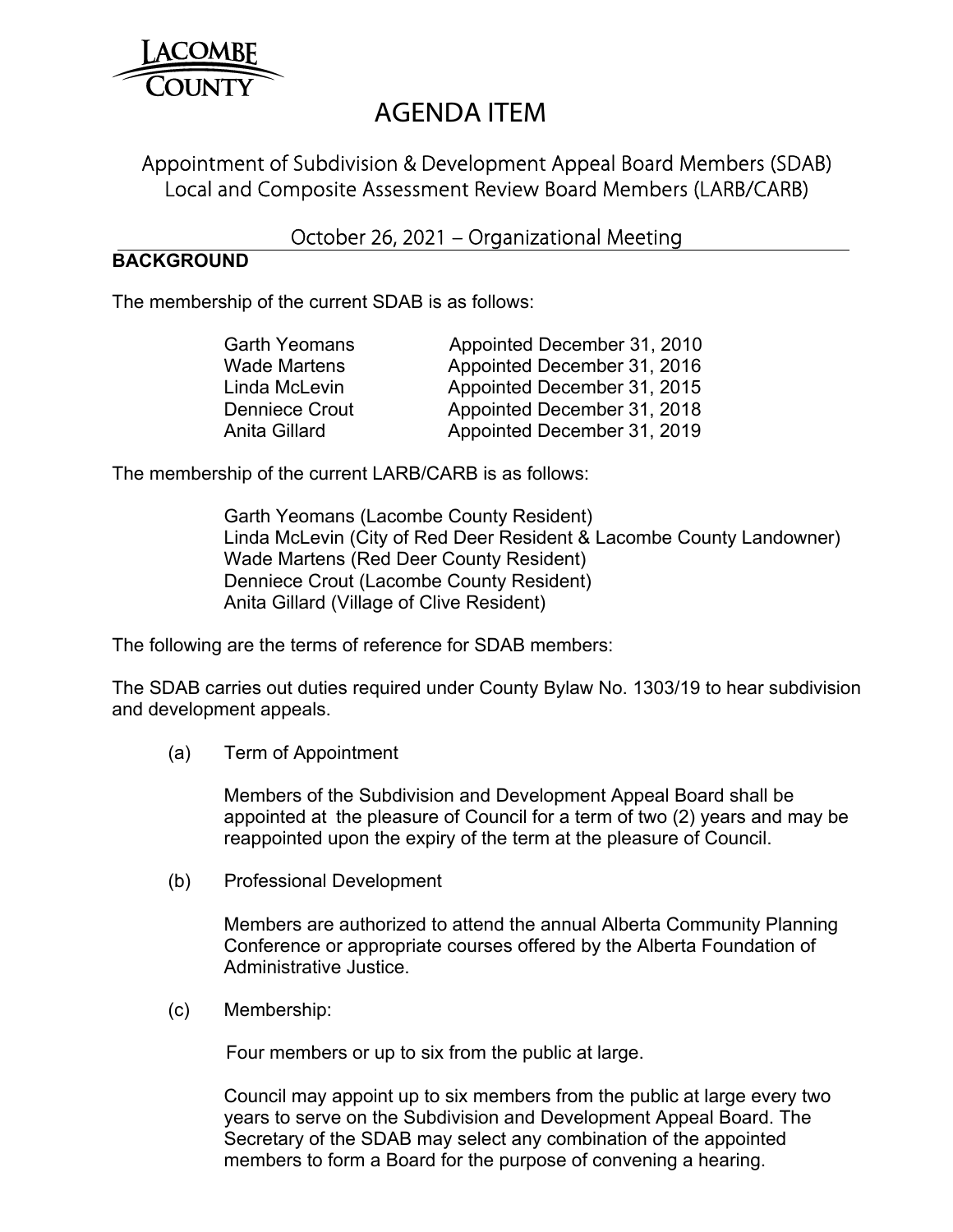The Chairperson and Vice-chairperson shall be selected by the members at the first meeting of each year.

The following are the terms of reference for LARB/CARB members:

(a) Terms of Reference:

To hear and make decisions on property assessment complaints pursuant to Bylaw No. 1304/19.

Members are authorized to participate in the training programs required to maintain their eligibility as LARB and CARB members.

(b) Membership:

 LARB – Minimum of 5 Citizens at Large CARB – Minimum of 5 Citizens at Large

All members are required to successfully complete assessment review board training to maintain their eligibility as qualified assessment review board members.

All the current members are qualified to sit on LARB and CARB.

The Chair of the LARB and CARB is to be appointed by Council.

#### **ANALYSIS**

Our current practice is to invite applications for appointment to the SDAB and LARB and CARB. Ads were placed on the County's website, in the County News and in local newspapers inviting applications from interested parties. The closing date was October 1, 2021.

Applications have been received from all current Board members.

Applications have also been received from:

 Mike Lowry (Lacombe County Resident) Alexis Soltice (Lacombe County Resident)

The applications will be sent separately by email as they contain confidential information.

#### **BUDGET IMPLICATIONS:**

Per diem, mileage and professional development fees paid to Board members.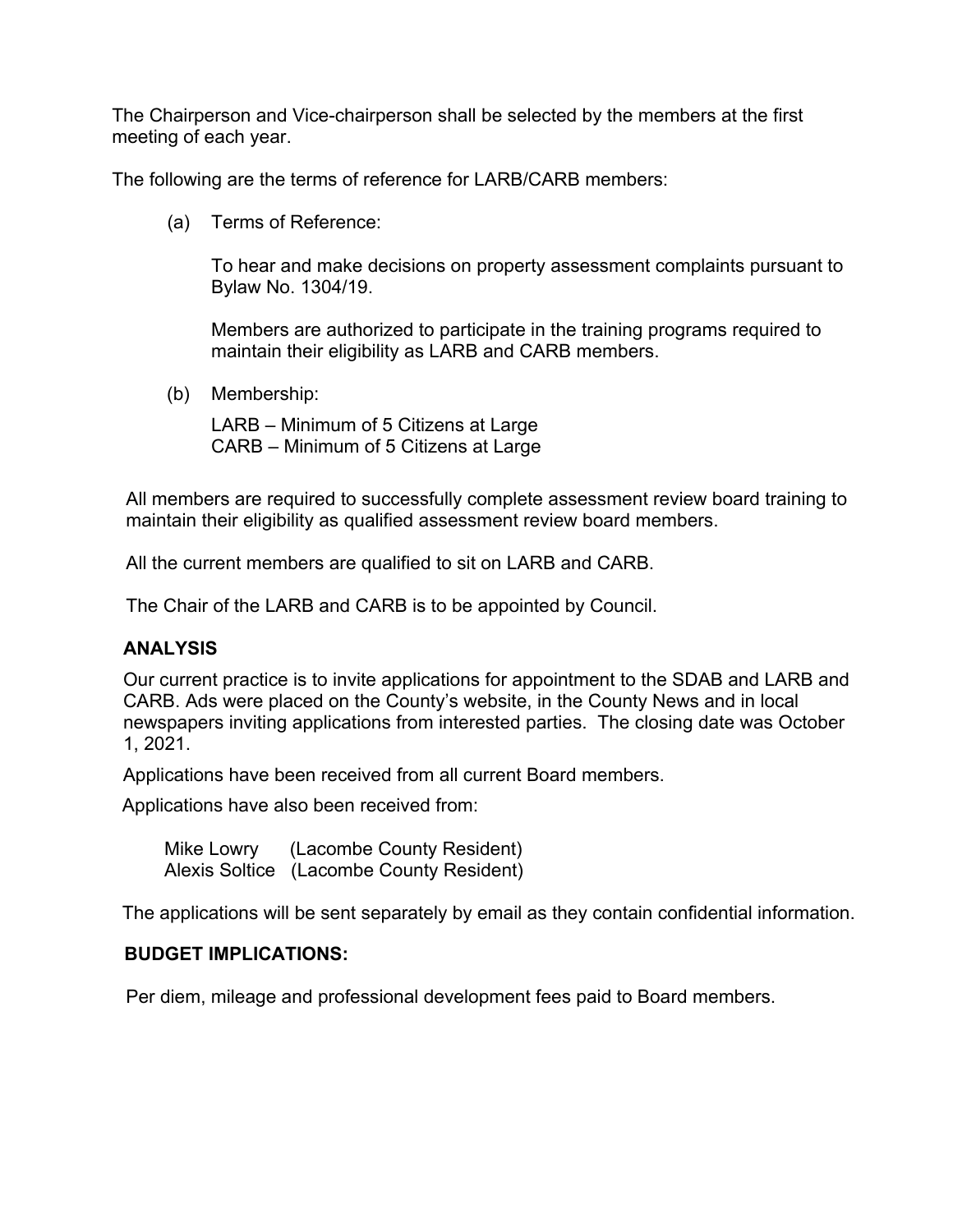## **LEGISLATIVE RESPONSIBILITIES:**

Section 627(1) of the Municipal Government Act states:

A Council must by bylaw:

- (a) establish a Subdivision or Development Appeal Board, or
- (b) authorize the municipality to enter into an agreement with one or more municipalities to establish an intermunicipal subdivision and development appeal board, or both.

Section 627(3) Despite section 146:

(a) in the case of Subdivision and Development Appeal Board formed under subsection (1)(a), Councillors may not form the majority of the board or the majority of the board or a committee hearing and appeal.

Section 627(4) The following persons may not be appointed as members of a Subdivision and Development Appeal Board:

- (a) an employee of the municipality;
- (b) a person who carries out subdivision or development powers, duties and functions on behalf of the municipality; and
- (c) a member of a municipal planning commission.

Section 454 of the Municipal Government Act states - A council must by bylaw establish:

- (a) a local assessment review board to hear complaints referred to in section 460.1(1), and
- (b) a composite assessment review board to hear complaints referred to in section 460(1)(2).

Section 454.1(1) of the Municipal Government Act states – A council must:

- (a) appoint at least 2 persons as members of the local assessment review board,
- (b) prescribe the term of office of each member appointed under clause (a) and
- (c) prescribe the remuneration and expenses, if any, payable to each member appointed under clause (a)

Section 454.1(2) states:

The council must designate one of the members appointed under subsection (1) as the chair of the local assessment review board and must prescribe the chair's term of office and the remuneration and expenses, if any, payable to the chair.